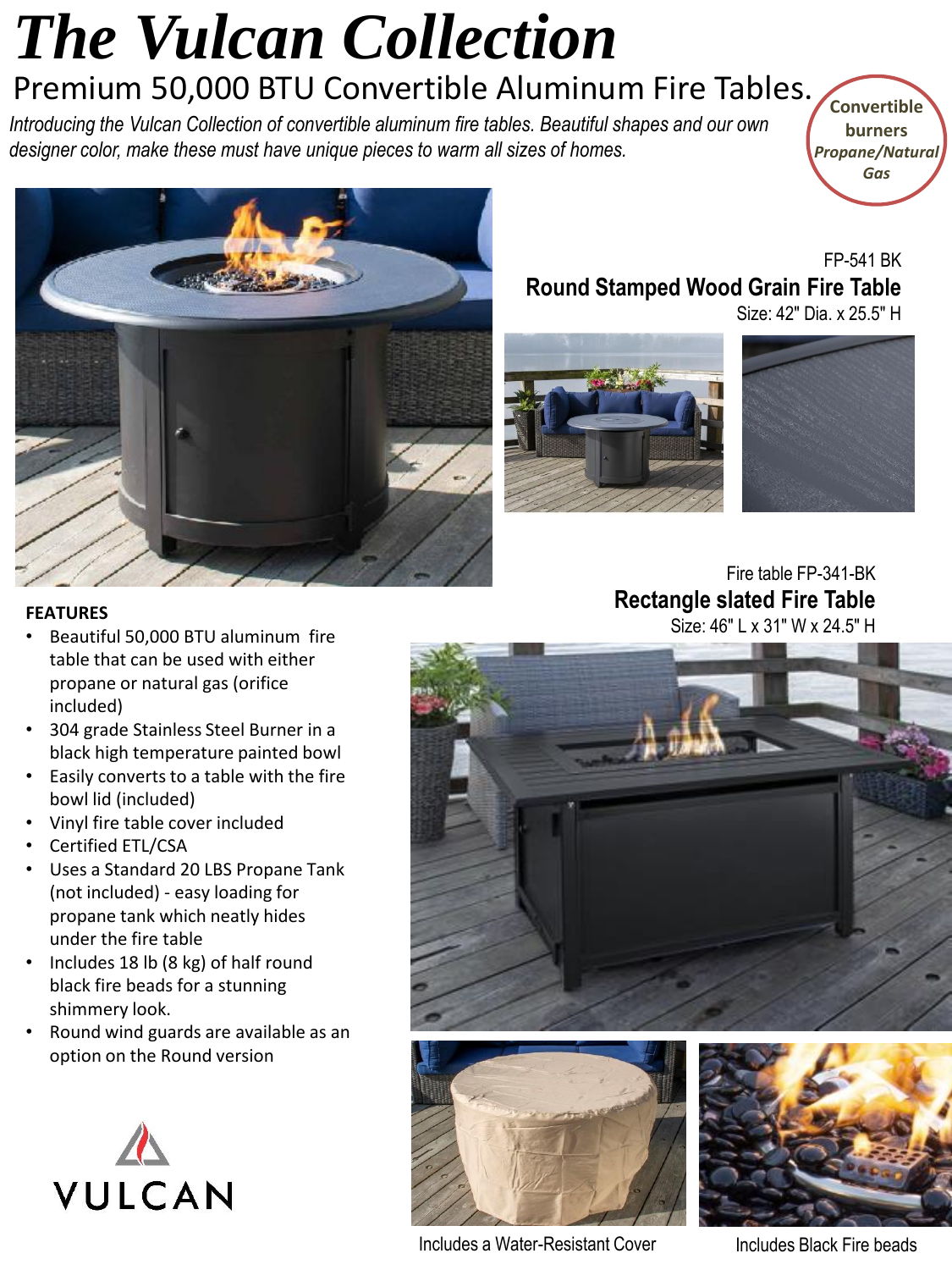## *The Vulcan Collection*

Premium Concrete-look 55,000 BTU Convertible Aluminum Fire Pits.



#### **FEATURES**

- Beautiful 55,000 BTU concrete look aluminum fire tables that can be used with either propane or natural gas (orifice included)
- 304 grade stainless steel burner in a black high temperature painted steel pan
- Outdoor vinyl cover included
- Certified CSA
- Uses a Standard 20 LBS Propane Tank (not included)
- Includes 18 lb (8 kg) of half round fire beads for a stunning shimmery look.
- Square fire pit easily converts to table with the included lid
- Wind guards are available as an option
- Optional concrete look aluminum tank holder available



FP-419-BK **Square Firepit** Size: 38"L x 38" W x 13" H









Includes Black Fire beads

FP-420-BK Optional - Tank Holder